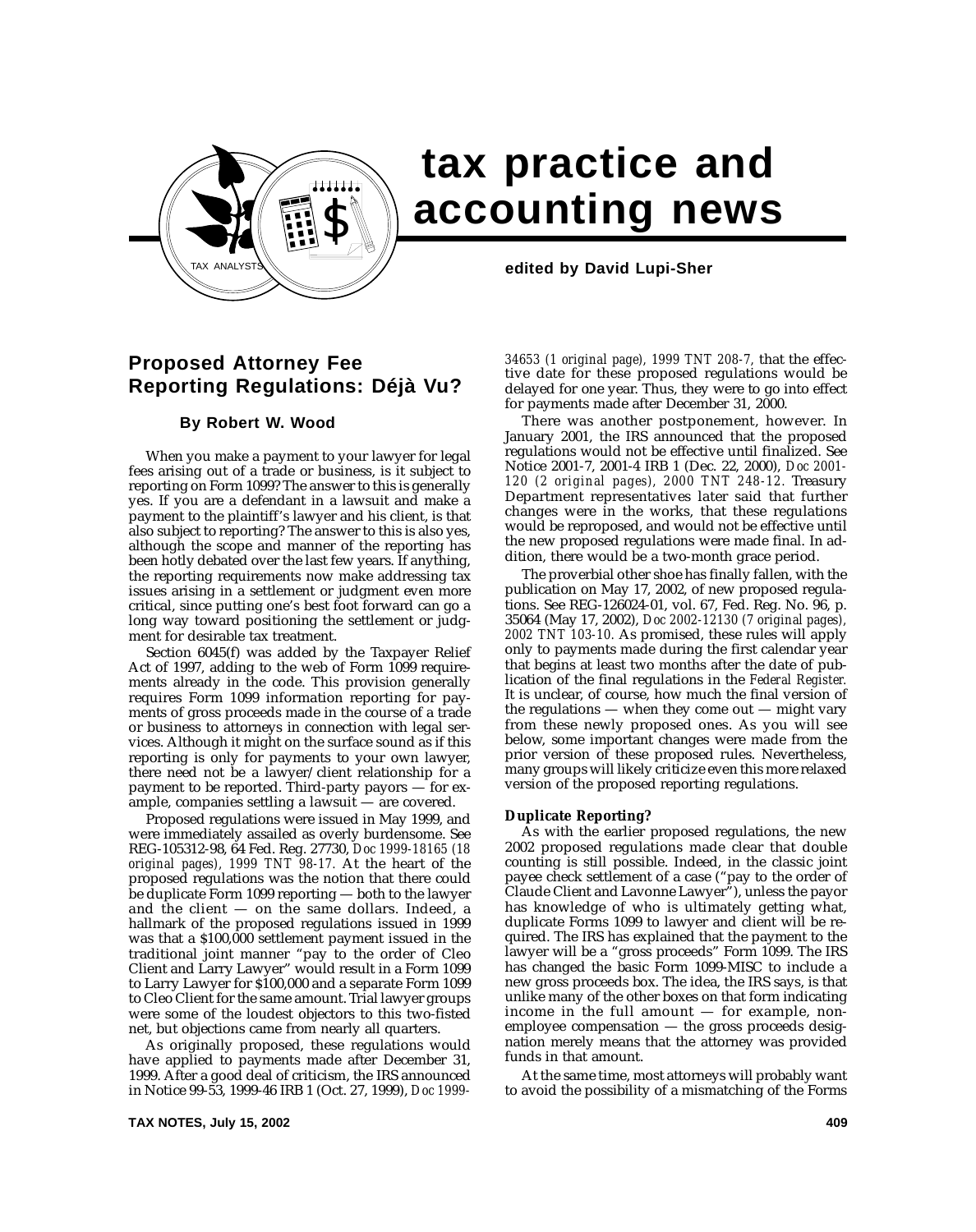## **SUMMARIES / TAX PRACTICE**

1099 with the amounts shown as gross income on their tax returns. Thus, most attorneys receiving gross proceeds Forms 1099 will likely want to show the entire amount as gross income, with the amounts disbursed to clients shown as business expense deductions. This ends up overstating gross income. The alternative, taking the position that the full amount was not gross income — and that the gross income of the lawyer would only represent that person's portion of the check — may give the lawyer a more accurate picture of his gross income. However, there may be a risk of a mismatching. There appears to have been no discussion on how gross proceeds Forms 1099 will fit into the IRS information return matching system.

However that issue is resolved, one of the great changes that will occur  $-$  at least it should occur concerns the manner in which the settlement checks are written. Lawyers should increasingly want to have their cases settled by at least two checks, one directly to the client and one to the lawyer. From a reporting perspective, that will be better for the lawyer. In some cases, it can be better for the client, too.

Example 1 (joint payees): Edgar Employee, who is represented by Al Attorney, sues Dastardly Employer for back wages. Dastardly settles for \$300,000, which represents taxable wages. Dastardly writes a settlement check jointly to Edgar and Al for \$200,000, net of income and FICA tax withholding. Dastardly delivers the check to Al. In turn, Al retains \$100,000 of the payment and disburses the remaining \$100,000 to Edgar. Dastardly must issue an information return (presumably a W-2 rather than a Form 1099, although the proposed regulations do not specify) to Al for \$200,000. Dastardly must also issue a Form 1099 to Edgar under section 6051 for \$300,000.

A central feature of the proposed regulations — both the old and the new — is potential double counting of income. Even though the IRS is quick to state that the entire proceeds will not be taxed to multiple parties, in this example, it is hard to deny the fact that there is only a total of \$300,000 paid, but there is a total of \$500,000 reported as having been paid. Plus, it can become especially confusing where amounts are paid as wages. Since the amount here represents wages, we know that the client will be able to claim a miscellaneous itemized deduction only for the legal fees paid to the attorney. That miscellaneous itemized deduction for \$100,000 will, at least in part, be lost to a combination of the 2 percent miscellaneous itemized deduction threshold, the phaseout of deductions for high-income taxpayers, and most significantly, the AMT.

Another reason for preferring separate checks and separate Forms 1099 — where reporting is required relates to exclusion issues. Section 104, long one of the few exclusions in the code, provides that settlement payments and damages for personal physical injuries or physical sickness are excludable from income. Up until August 20, 1996, the word "physical" was not even part of the equation, so the exclusion was significantly broader. Now, even with the "physical" modifier, there is a great deal of confusion about just how far even this restricted exclusion extends.

Since no — repeat, NO — Form 1099 is required for a payment that is excludable under section 104, plaintiffs would be well-advised not to muck up their payments by having them lumped together with attorneys' fees. Even though a defendant may believe a payment is excludable, defendants often err on the side of issuing Forms 1099 when in doubt. Payors may understandably be in a quandary about when a payment is excludable. Even the IRS has been quiet on the subject, not issuing any regulatory or ruling guidance about what the term "physical" really means. All we know — from the legislative history to the 1996 act — is that section 104 does not encompass recoveries for symptoms of emotional distress, specifically headaches, stomach aches, and insomnia. That is not much guidance.

Thus, while plaintiff's counsel may well want to urge a defendant not to issue a Form 1099 to their client on account of a section 104 exclusion, unless the case is plainly a physical injury case — such as an automobile accident — plaintiff's counsel may have to do some convincing — and may have to hire a tax lawyer — for the defendant to agree.

Example 2 (joint payees excludable payment under section 104): Ivan Injured sues Tortco Inc. for damages for personal physical injuries. Lavonne Lawyer represents Ivan. Tortco settles the suit for \$600,000 in damages excludable under section 104 from Ivan's gross income. Tortco writes the settlement check for \$600,000 payable jointly to Ivan and Lavonne, and delivers the check to Lavonne. In turn, Lavonne retains \$240,000 of the payment and remits the remaining \$360,000 to Ivan. Tortco must file an information return with respect to Lavonne for \$600,000.

Example 3 (separate checks taxable to claimant): Terry Trademark sues Software Corporation for lost profits. Saul Solicitor represents Terry. In turn, Terry settles the suit for \$300,000. Saul requests Software to write two checks, one payable to Saul in the amount of \$100,000 for Saul's attorneys' fees and the other payable to Terry in the amount of \$200,000. Software writes the checks in accordance with Saul's instructions, delivering both checks to Saul. Software must file an information return with respect to Saul for \$100,000.

#### **Delivery Is Not Enough**

One of the concepts in the earlier proposed regulations was that delivery of a check to an attorney would be enough to trigger reporting. This is so even if the attorney was not a payee on the check. For example, the 1999 proposed regulations indicated that a check payable solely to Joe Client, but delivered to Joe Client's lawyer, Larry, would require reporting both to Joe Client and to Larry Lawyer. Comments on reporting obligations to the lawyer in this fact pattern were especially acidic.

Happily, the Treasury Department and the IRS have relented, indicating that no reporting to the lawyer will be required as long as the payment is not made to the lawyer. In the case of a payment by check, for reporting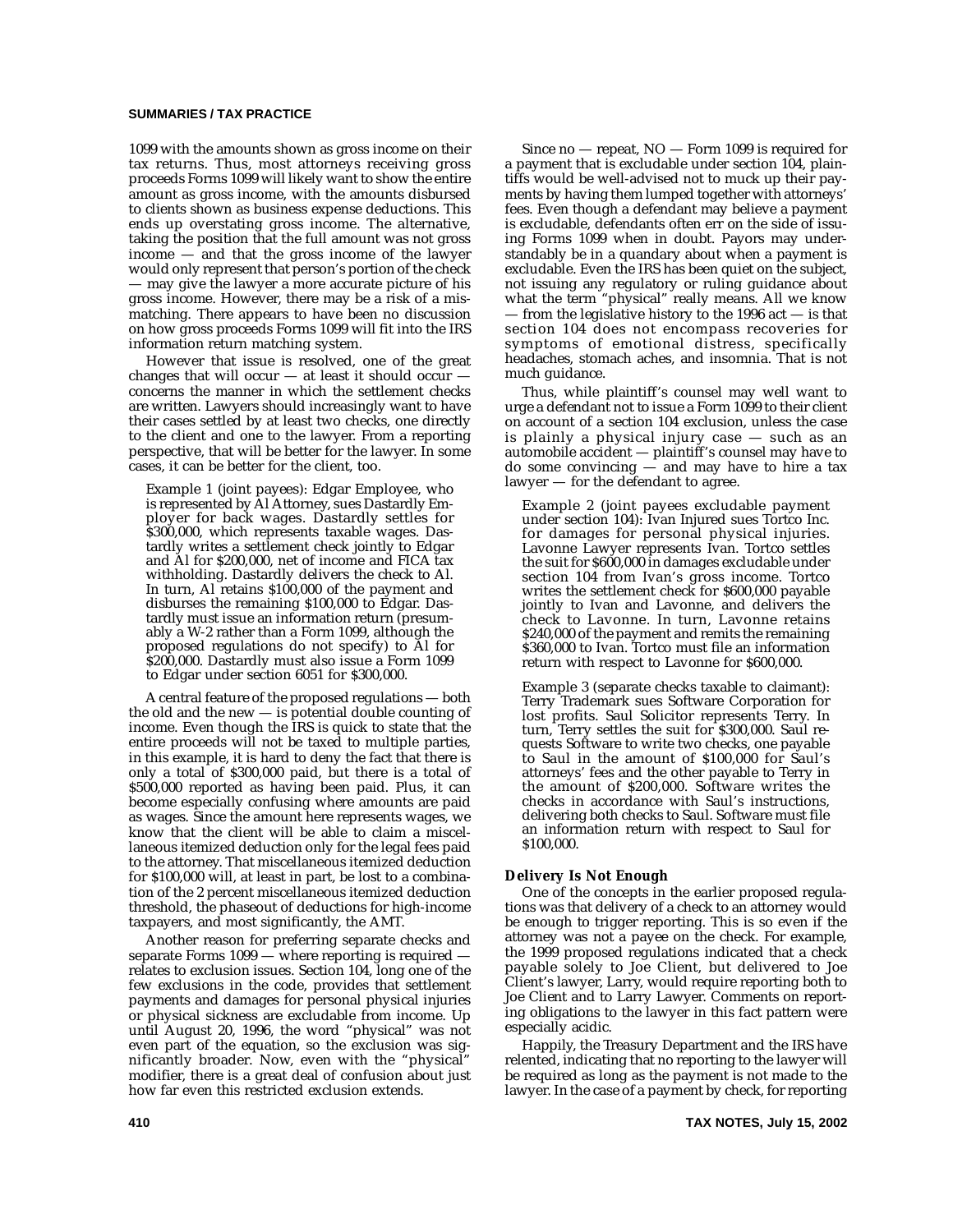to be triggered, the attorney must be named as either a sole, joint, or alternate payee.

#### **Who Is a Payor?**

Another suggestion that the Treasury Department followed in the newly proposed regulations concerns the definition of the term "payor." The proposed regulations adopt numerous suggestions to define this term. As a result, the proposed regulations define a "payor" as a person who makes a payment, if that person is an obligor on the payment or the obligor's insurer or guarantor.

Significantly, this is a departure from the definition of the term "payor" under section 6041. Under the basic reporting rules of section 6041, a person who makes a payment on behalf of a third person generally reports that payment only if the first person exercises management or oversight in connection with, or has a significant economic interest in, the payment. See Rev. Rul. 93-70, 1993-2 C.B. 294. In October 2000, the IRS clarified that a defendant or its insurer that pays tort damages to a claimant's attorney generally does not exercise management or oversight in connection with, or have a significant economic interest in, the payment to the attorney. Thus, a Form 1099 to the attorney in this circumstance would not be necessary under section 6041. See 65 Fed. Reg. 61292 (October 17, 2000).

Although commentators have asked that the definition of a payor for section 6041 also apply to section 6045(f), the preamble to the new proposed regulations indicate that large payments by insurers to attorneys in judgments and settlements would probably go unreported by any payor if the IRS followed this suggestion.

#### **Interaction With Section 6041**

One of the great sources of confusion about section 6045(f) is its interaction with section 6041. Section 6041(a) contains the basic 1099 rule covering most payments of \$600 or more made in the course of a trade or business. Sensibly, most businesses tend to view Form 1099 rules altogether rather than piecemeal. Still, section  $6045(f)(2)(B)$  states that section  $6045(f)$  does not apply to any payment — or any portion thereof — that is required to be reported under sections 6041(a) or 6051.

Although presumably the idea is to avoid duplicate reporting, I have encountered significant confusion over this exception. Thus, it is worth considering the couple of alternatives that can apply to reporting in this context. Suppose a defendant's insurance company issues a settlement check for \$100,000 jointly to the plaintiff and his attorney, and the insurance company knows the attorneys' fees are \$40,000 of this amount. What reporting applies?

Under section 6045(f), the insurer is to report the \$100,000 to the attorney. Does the exception under section  $6045(f)(2)(B)$  apply? No, because the insurer has no section 6041 reporting obligation for the payment to the lawyer. The preamble to the new proposed regulations specifically rejects the notion that the mere fact that the plaintiff in this lawsuit may be required under section  $6041 -$  to report the  $$40,000$  paid to the lawyer does not mean that the applicability of section 6041 to any part of this payment removes the applicability of section 6045(f).

Stated differently, in reviewing the interaction of sections 6045 and 6041 — each providing Form 1099 reporting in some guise — each reporting must be viewed separately. This is a significantly narrower exception than would be the case if each payment were viewed separately. A single payment, after all, may entail multiple reporting incidences. Indeed that is the hallmark of these rules: Multiple parties may be tagged with the same payment, even though being tagged may not entail reporting the payment as gross income.

A related point concerns the identity of the payees. Some commentators have suggested that if a payment, or a portion thereof, is reportable to a lawyer under section 6045(f), then it would not be subject to reporting under section 6041 with respect to another payee. See reg. section  $1.6041-1(a)(1)(ii)$ . The preamble to the new proposed regulations specifically rejects this notion. In fact, the proposed regulations amend reg. section  $1.6041-1(a)(1)(ii)$  to explicitly limit the exception to forms issued to the same payee. The example makes it painfully clear. A person who pays \$600 of taxable damages to a claimant and a claimant's attorney may be required to file an information return under section 6041 for the claimant, and another information return under section 6045(f) for the claimant's attorney.

#### *De Minimis* **Payments**

As originally proposed in 1999, the reporting regulations had no minimum threshold. Many were therefore concerned that even small payments would have to be reported, thus increasing administrative burdens. Fortunately, the new proposed regulations adopt a \$600 annual threshold per payee, bringing section 6045(f) into line with the normal \$600 threshold applying under section 6041.

This rule may underscore another related but distinct topic: whether to report payments to lawyers separately or in the aggregate. For attorneys receiving a variety of payments from the same payor, it might be clearer to have separate Forms 1099. In an apparent attempt to please both those who favored aggregation and those who thought everything should be separate, the new proposed regulations provide that payors may choose to file either one Form 1099-MISC aggregating annual payments, or separate Forms 1099-MISC for each payment.

#### **Joint or Multiple Payees**

The 1999 proposed regulations dealt with reporting payments to joint or multiple payees. This is a fundamental issue. Traditionally, most settlement payments are made by joint check. How should reports be prepared when a check is made payable to several persons, each of whom presumably has his or her own taxpayer identification number (TIN)?

The so-called "delivery" rule requiring a Form 1099 even where the attorney was not a payee was scrapped. Nonetheless, in this new set of proposed regulations, the joint or multiple payee issue is far more global. Not surprisingly, the Treasury Department did not heed commentators who wanted to limit reporting to the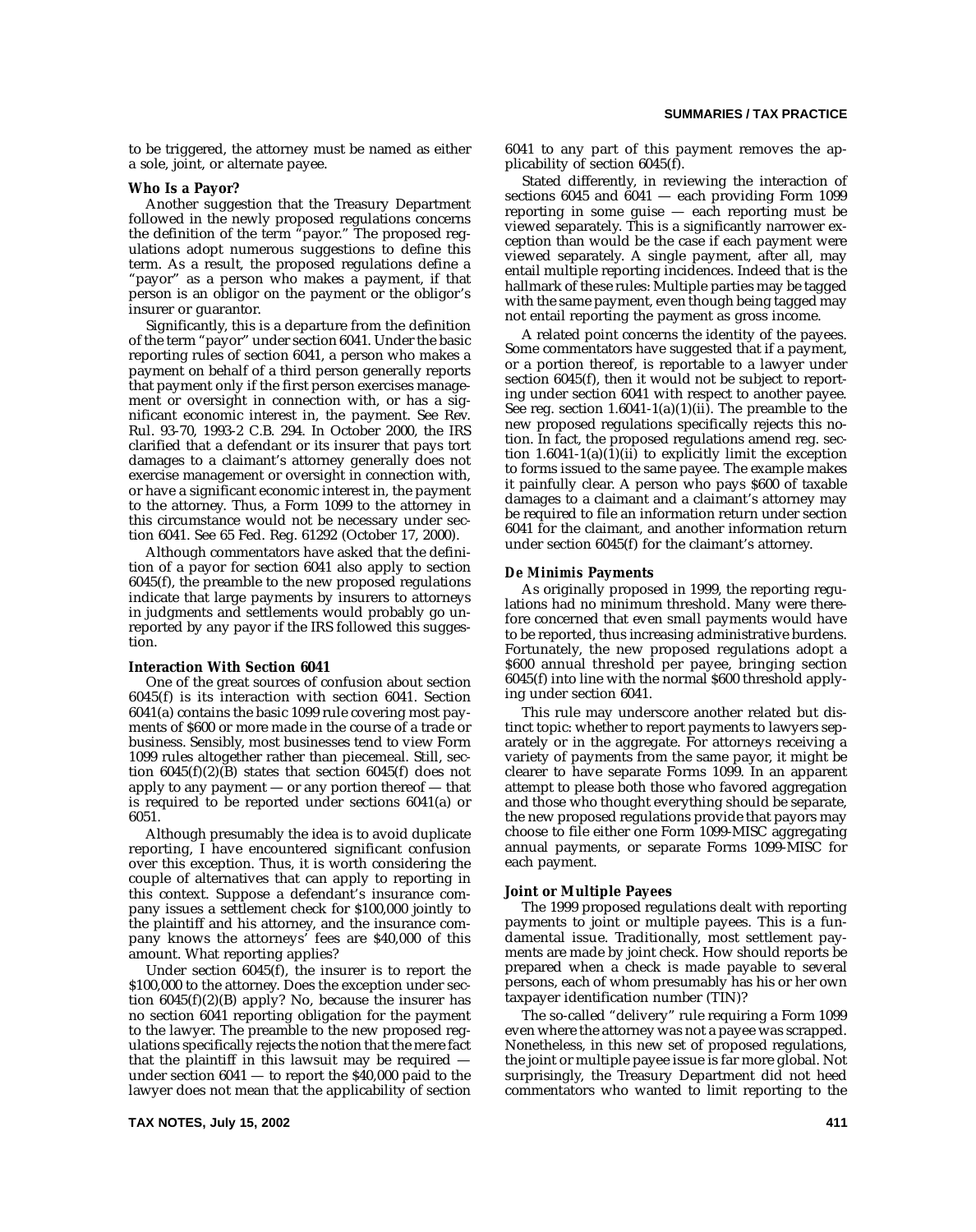## **SUMMARIES / TAX PRACTICE**

first named attorney on a check — as where a check is issued to multiple lawyers jointly.

Interestingly, one commentator had suggested that where there were joint or multiple payees on a check, the payor should be required to report for each at $t \text{ or } t$  — denominated as an "all-payee" rule. The IRS rejected this, favoring instead what it terms the "payee-recipient" rule. Thus, if more than one attorney is listed as a payee on a check, the information return is required to be filed for the attorney who received the check. Of course, reporting may be required for the nonattorneys on the check as well under section 6041.

Example 4 (multiple attorneys as payees): Bigco Corporation, a defendant in a lost profits case, settles a suit brought by Paula Plaintiff for \$1 million, making the check payable to Paula's attorneys, Winkin, Blinkin, and Nod. The three attorneys are not related parties. Bigco delivers the check to Blinkin's office. Blinkin deposits the check proceeds into a trust account and makes payments by separate checks to Winkin of \$100,000 and to Nod of \$50,000 for their respective fees. Blinkin also makes a payment by check of \$550,000 to Paula. Bigco must file an information return for \$1 million for Blinkin. In turn, Blinkin must file information returns with respect to Winkin of \$100,000 and to Nod of \$50,000, if Blinkin is not otherwise required to file information returns under section 6041 for Blinkin's payments to Winkin and Nod. See prop. reg. section 1.6045-5(f), Example 5.

#### **Exceptions for Certain Payments**

One of the scope issues about section 6045(f) concerns the definition of "legal services." This is unlikely to be a big issue, since most of the action on these proposed reporting rules will be over joint payees and other multiple reporting issues. Still, there are some lines to be drawn over the definition of legal services.

Concern has been expressed, for example, whether reporting is appropriate at all where lawyers receive large payments as executors or administrators of estates, as trustees of trusts, as administrators of qualified settlement funds, as settlement attorneys in real estate transactions, etc. However, the Treasury Department has made clear that it wants broad reporting, and that these are gross proceeds reports. I guess this means not to worry, and that the mere fact that the lawyer receives a gross proceeds Form 1099 does not suggest that all of the money reported represents income to the lawyer.

Because the delivery rule has now been deleted, the preamble to these proposed regulations unabashedly says "many payors will be able to avoid reporting under section 6045(f) simply by naming the attorney's client as payee on the check, even if the check is delivered to the attorney's office." See 67 Fed. Reg. p. 35067. Virtually any payment made to a lawyer of \$600 or more is therefore covered. However, no report is required under section 6045(f) for payments to nonresident alien lawyers, foreign partnerships, or foreign corporations that do not engage in trade or business in the U.S. and do not perform labor or personal services in the U.S.

Although the safe assumption may be that virtually any payment to a lawyer should be covered by the new rules, the new proposed regulations state that payments to an attorney for services that are clearly unrelated to the practice of law are not subject to section 6045(f) reporting. For example, a payment to an individual for refurbishing an antique automobile is not subject to section 6045(f), simply because that individual happens to be a lawyer.

#### **Backup Withholding**

Not surprisingly, backup withholding is a feature of the proposed reporting regulations. If an attorney does not furnish a TIN, backup withholding may be needed. Section 3406 provides backup withholding requirements. The legislative history to the 1997 act indicates that attorneys must supply their TINs or face backup withholding. Notably, where backup withholding is taken, it will be credited to the lawyer's account, not to the client's. Once again, in defense of backup withholding principles, the preamble to the new proposed regulations suggests that the elimination of the delivery rule may alleviate many of the concerns lawyers have regarding backup withholding.

#### **Basic Reporting Obligations**

Once they take effect — which, it must be stressed again, will not be until after these proposed regulations are finalized — the regulations will require persons engaged in a trade or business who make payments aggregating \$600 or more during a year to a lawyer in connection with legal services to file an information return. The returns are made on Form 1099-MISC. If more than one attorney is listed as a payee on the check and the check is delivered to one of them, the return is to go to the payee attorney who received the check.

Conversely, if more than one attorney is listed as a payee on the check, but the check is delivered to a nonpayee, or to a payee on the check who is not an attorney, then the return goes only to the first listed payee attorney on the check.

The rules also outline requirements for reports by attorneys on payments made to other attorneys. If a return is required to be filed for an attorney — referred to as a "tier-one" attorney — that person who makes payments to other attorneys must report those payments as well. See prop. reg. section 1.6045-5(b)(2). The proposed regulations are clear that attorneys must furnish TINs upon request. Failure to do so will subject the attorney to backup withholding under section 3406. See prop. reg. section 1.6045-5(e).

#### **Bifurcate Payments!**

For a whole variety of reasons, these proposed regulations provide additional incentives for separately paying amounts to lawyers and their clients. Unless there is good reason to do something else, issuing separate payments to lawyer and client should now be the norm. When drafting settlement agreements, specific figures should be inserted calling for separate payments.